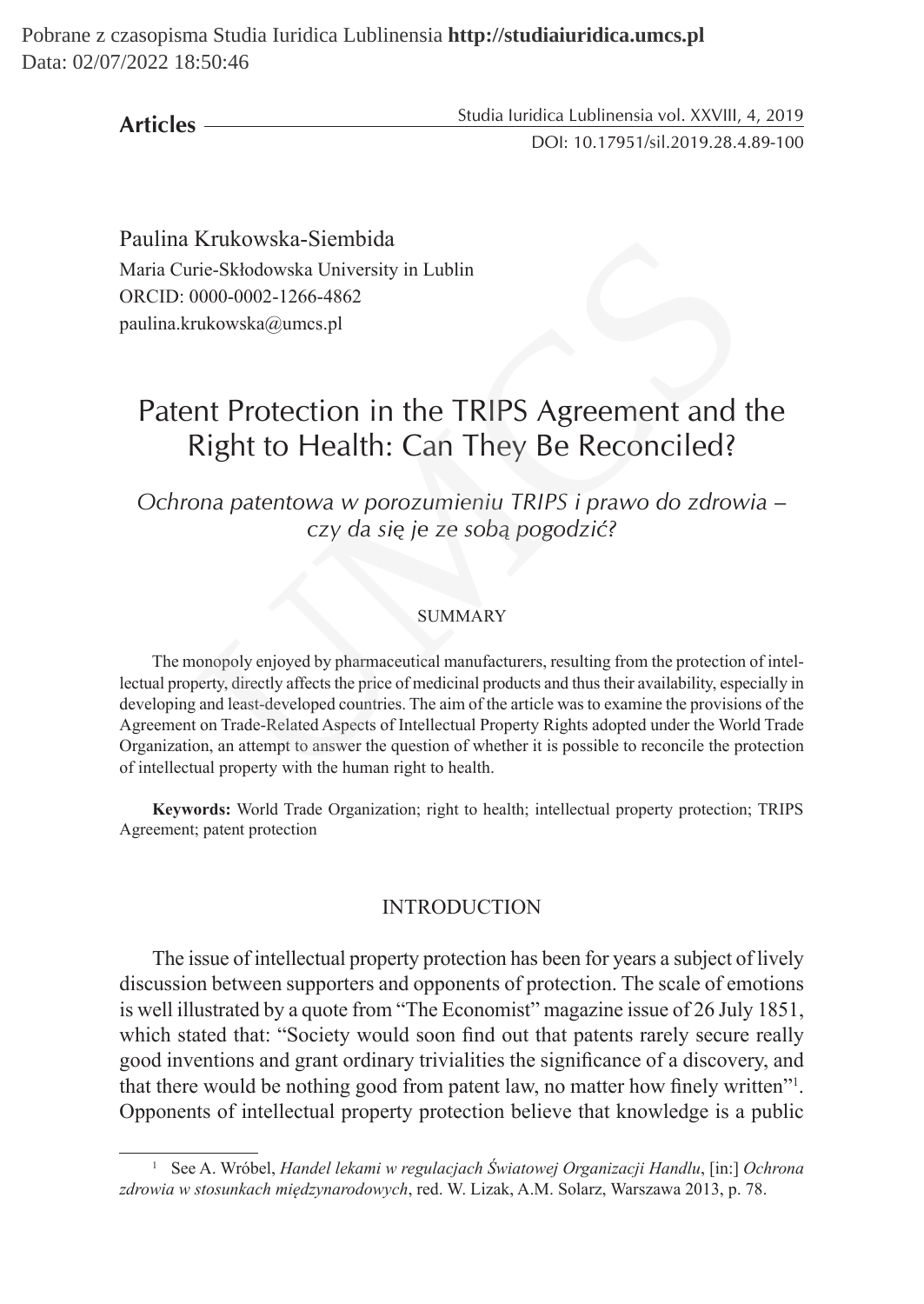good and should, therefore, not be subject to legal regulations. On the other hand, proponents of intellectual property protection point to the economic aspect, since, owing to the rights arising from the protection granted, it is profitable for companies to invest and often bear huge costs.

The conflict seems to be even more exacerbated when comparing these arguments with the issue of health rights and access to medicines. Patents undoubtedly form the basis for progress in medicine. A company which discloses a pharmaceutical formulation in the patent procedure is granted a monopoly on its production for a certain period of time. This compensates the company for the expenditure associated with the introduction of a new substance to the market. However, very often the monopoly of one company results in higher prices for medicines, which, as confirmed by World Bank analyses, makes them unavailable to poorer countries<sup>2</sup>.

In November 2001, the Committee on Economic, Social and Cultural Rights issued a statement referring to the relationship between human rights and intellectual property rights<sup>3</sup>. What the Committee particularly points out to is that the regulation of intellectual property law must be compliant with human rights and this applies both to national and international laws, including the TRIPS Agreement. The approach to intellectual property rights related to human rights requires all stakeholders to be responsible for their obligations under international human rights law, in particular with regard to the adoption, interpretation and implementation of intellectual property systems. The Committee also stresses that trade agreements are not excluded from the obligation to comply with human rights, and that specialised international organisations should seek to play a positive role in the human rights protection process. and often bear huge costs.<br>conflict seems to be even more exacerbated when comparing these<br>tith the issue of health rights and access to medicines. Patents undou<br>this the issue of health rights and access to medicines. Pat

Intellectual property rights do not operate in an empty void: not only should they serve to protect private interests, but also, and above all, they should contribute to society as a whole<sup>4</sup>. The main challenge in the area of intellectual property protection in the area of public health is to find a solution that would, on the one hand, safeguard the interests of manufacturers and, on the other, guarantee the safety of patients. In view of the above, pharmaceutical patents inevitably generate tension between the right of citizens to health and well-being, and the exclusivity which primarily stimulates the development of new medicines<sup>5</sup>.

<sup>2</sup> See World Development Report 2000/2001, World Bank, Washington.

<sup>&</sup>lt;sup>3</sup> Human Rights and Intellectual Property Issues: Statement by the Committee on Economic, Social and Cultural Rights, 26 November 2001, ONZ E/C.12/2001/15.

<sup>4</sup> M. Barczewski, *Prawa własności intelektualnej w Światowej Organizacji Handlu a dostęp do produktów leczniczych*, Warszawa 2013, p. 87.

<sup>5</sup> M.V. Hristova, *Are Intellectual Property Rights Human Rights? Patent Protection and the Right to Health*, "Journal of the Patent and Trademark Office Society" 2011, Vol. 93(3), p. 339.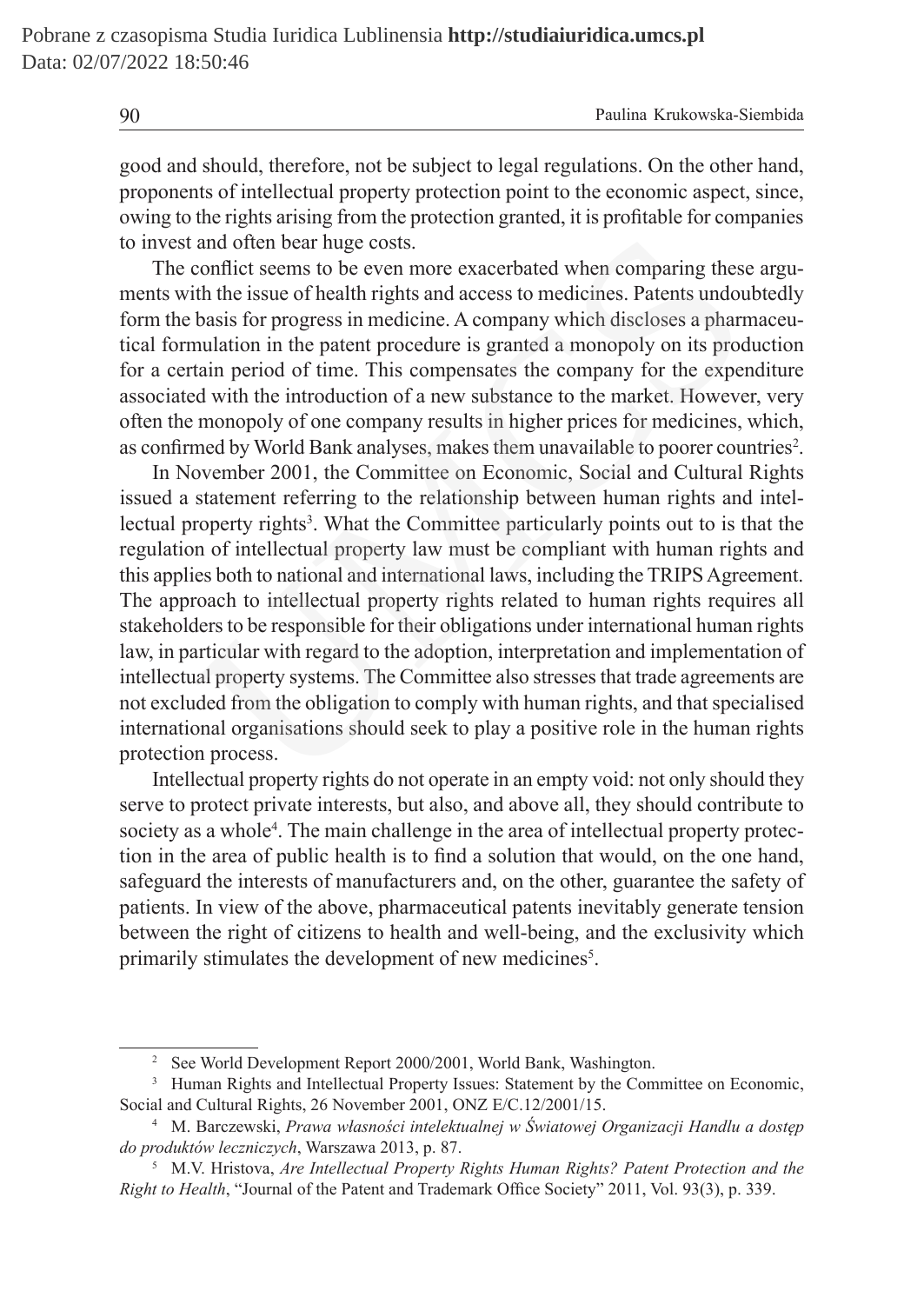Patent Protection in the TRIPS Agreement and the Right to Health... 91

This article is to analyse the Agreement on Trade-Related Aspects of Intellectual Property Rights (TRIPS) and to try to answer the question of whether it is possible to reconcile the protection of intellectual property with the human right to health.

## CHARACTERISTICS OF THE RIGHT TO HEALTH AND THE INTELLECTUAL PROPERTY RIGHT

The right to health is one of the human rights enshrined in fundamental documents of universal and regional application. The first international agreement to formulate the right to health was the Constitution of the World Health Organization, adopted in 1946<sup>6</sup>. Its preamble states that: "The enjoyment of the highest attainable standard of health is one of the fundamental rights of every human being without distinction of race, religion, political belief, economic or social condition". Another document which stressed the right to medical care was the Universal Declaration of Human Rights, adopted by the United Nations General Assembly on 10 December 1948 which, in Article 25 (1), states that: "Everyone has the right to a standard of living adequate for the health and well-being of himself and of his family, including food, clothing, housing and medical care and necessary social services, and the right to security in the event of unemployment, sickness, disability, widowhood, old age or other lack of livelihood in circumstances beyond his control […]". CHARACTERISTICS OF THE RIGHT TO HEALTH AND THE<br>INTELLECTUAL PROPERTY RIGHT<br>Inght to health is one of the human rights enshrined in fundament<br>of universal and regional application. The first international agreen<br>e the right

The most important provision is contained in Article 12 of the International Covenant on Economic, Social and Cultural Rights<sup>7</sup>, which provides for the right of everyone to the enjoyment of the highest attainable standard of physical and mental health. Paragraph 2 lists the steps to be taken by the States Parties to achieve the full realization of this right: a) the provision for the reduction of the stillbirth-rate and of infant mortality and for the healthy development of the child; b) the improvement of all aspects of environmental and industrial hygiene; c) the prevention, treatment and control of epidemic, endemic, occupational and other diseases; d) the creation of conditions which would assure to all medical service and medical attention in the event of sickness. The Committee on Economic, Social and Cultural Rights stressed that the right to physical and mental health protection enshrined in the Covenant is not limited to the right to health care but must also be understood as the right to use a range of facilities, goods, services and conditions necessary to achieve the highest attainable standard of health, such as access to clean water, adequate sanitation and access to essential medicines<sup>8</sup>.

<sup>&</sup>lt;sup>6</sup> www.who.int/governance/eb/who\_constitution\_en.pdf [access: 10.11.2019].

<sup>7</sup> www.ohchr.org/en/professionalinterest/pages/cescr.aspx [access: 10.11.2019].

<sup>8</sup> M. Barczewski, *op. cit*., p. 187.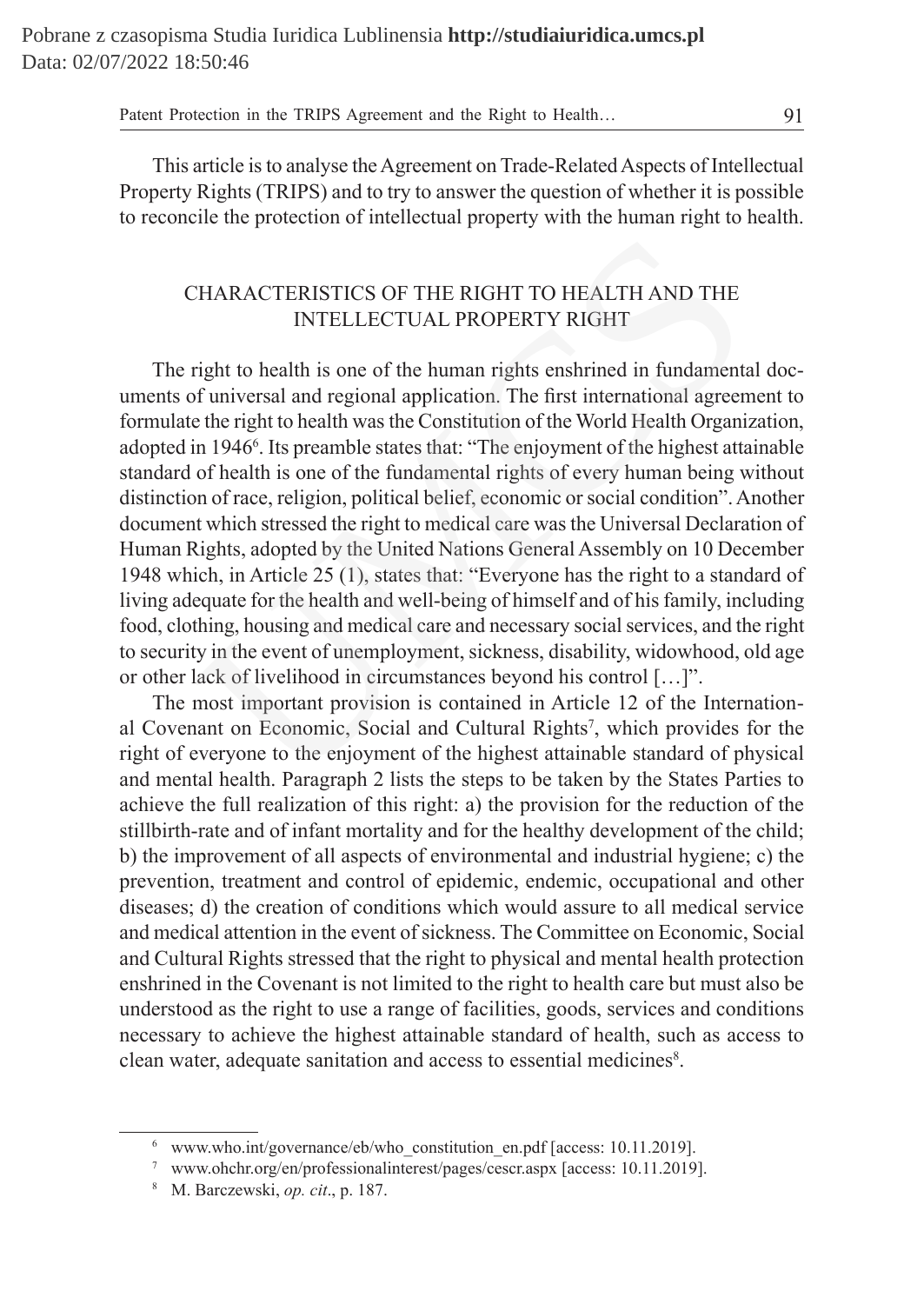It is no coincidence that the instruments shaping universal standards of human rights protection also contain provisions that require the protection of public and private interests in the fields of creativity and knowledge<sup>9</sup>. Article 27 of the Universal Declaration of Human Rights stipulates that every person has the right to the protection of the moral and material interests resulting from any scientific, literary or artistic production of which he or she is the author. This right is also reaffirmed in Article 15 (1) of the International Covenant on Economic, Social and Cultural Rights.

Although intellectual property law and human rights have largely evolved separately, the extension of the intellectual property system to the health sector requires further consideration of the growing link between the right to health and the patentability of medicines<sup>10</sup>.

# AGREEMENT ON TRADE-RELATED ASPECTS OF INTELLECTUAL PROPERTY RIGHTS

The basis for patent protection is made by the Agreement on Trade-Related Aspects of Intellectual Property Rights (TRIPS) adopted as part of the World Trade Organization<sup>11</sup>. As B. Ziemblicki writes, this agreement is not based on non-discrimination and free trade like GATT and GATS, but on the positive obligations of the parties in the form of minimum regulations and enforcement mechanisms<sup>12</sup>. Before the TRIPS Agreement entered into force, countries had the freedom to introduce and shape the patent protection adopted for their territories<sup>13</sup>. This usually resulted in many countries not patenting medicinal products. Instead, they manufactured or imported generic medicines, which are cheaper substitutes for patented products. Under the TRIPS Agreement, pursuant to Article 33, the term of protection ends with the expiration of a period of 20 years counted from the filing date<sup>14</sup>. Il Declaration of Human Rights stipulates that every person has the<br>otection of the moral and material interests resulting from any scion<br>artistic production of which he or she is the author. This right<br>del in Article 15 (

<sup>13</sup> An example of this is the Paris Convention on the Protection of Industrial Property, which has allowed the member countries to exclude entire sectors from the possibility of patenting and individually setting the length of protection of intellectual property. See S. Joseph, *Blame it on the WTO? A Human Rights Critique*, Oxford 2011, p. 215; M. Barczewski, *op. cit.*, p. 13.

<sup>14</sup> It is worth noting that the countries of the European Union, the U.S. or Japan have provided for the possibility of extending the exclusivity of the use of medicinal products after the cessation of their patent protection. As M. du Vall rightly notes, the process of placing the medicinal product on the market takes 10 years on average, so the effective patent protection period is much shorter than for

<sup>9</sup> *Ibidem*, p. 182.

<sup>10</sup> M.V. Hristova, *op. cit*., p. 340.

<sup>&</sup>lt;sup>11</sup> Agreement on Trade-Related Aspects of Intellectual Property Rights (as amended on 23 January 2017), www.wto.org/english/docs\_e/legal\_e/31bis\_trips\_01\_e.htm [access: 12.10.2019].

<sup>12</sup> B. Ziemblicki, *Ochrona praw człowieka w systemie Światowej Organizacji Handlu*, Toruń 2013, p. 199.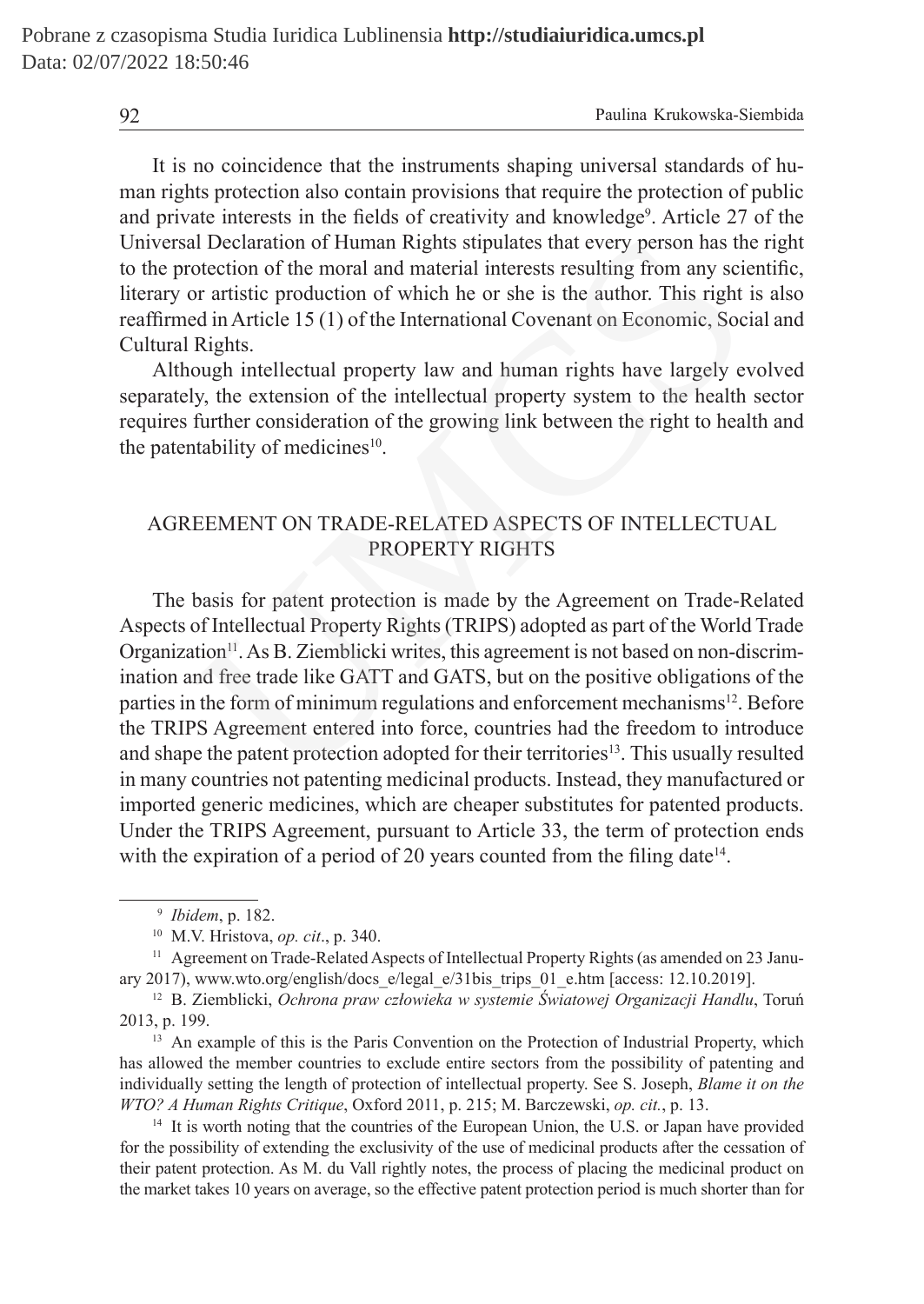Patent Protection in the TRIPS Agreement and the Right to Health... 93

The TRIPS preamble stresses "special needs of the least-developed country Members in respect of maximum flexibility in the domestic implementation of laws and regulations in order to enable them to create a sound and viable technological base". It is commonly pointed out in the literature that many TRIPS provisions are imprecise, thus leaving room for broad interpretation, which is referred to as "constructive ambiguity"15. This solution is intended to help reconcile various, often extremely different, positions of negotiating countries.

Very often, the rationale for patent protection is the conviction that patents are privileges granted to the inventor by society and therefore they should be subject to restrictions that take into account important social goals, such as the need to ensure access to medicines<sup>16</sup>. Article 1 of the TRIPS Agreement shows that its provisions shape the minimum protection. This means that WTO Member States may provide in their legislation for a higher level of protection than that provided for in TRIPS. As noted by J. Barcik, rigorous regulation could discourage from signing TRIPS many developing countries seeking to access such patent-protected products as pharmaceuticals $17$ . The objectives of the TRIPS Agreement, which should be taken into account during its interpretation<sup>18</sup>, are specified in Article 7: "The protection and enforcement of intellectual property rights should contribute to the promotion of technological innovation and to the transfer and dissemination of technology, to the mutual advantage of producers and users of technological knowledge and in a manner conducive to social and economic welfare, and to a balance of rights and obligations". The principles of the TRIPS Agreement are set out in Article 8: "1. Members may, in formulating or amending their laws and regulations, adopt measures necessary to protect public health and nutrition, and to promote the public interest in sectors of vital importance to their socio-economic and technological development, provided that such measures are consistent with the provisions of this Agreement; 2. Appropriate measures, provided that they are consistent with the provisions of this Agreement, may be needed to prevent the abuse of intellectual property rights by right holders or the resort to practices which unreasonably restrain trade or adversely affect the international transfer of is commonly pointed out in the literature that many TRIPS proceise, thus leaving room for broad interpretation, which is referre ctive ambiguity"<sup>15</sup>. This solution is intended to help reconcile viremely different, positio

other inventions. See M. du Vall, [in:] *System Prawa Prywatnego*, t. 14A: *Prawo własności przemysłowej*, red. R. Skubisz, Warszawa 2012, pp. 136–137. In the WTO-held dispute between the European Communities and Canada on the protection of patent pharmaceutical products, it was assumed that the actual duration of the patent is between 8 and 12 years. See WT/DS114/R, paragraph 7.3.

<sup>15</sup> M. Barczewski, *op. cit*., p. 73.

<sup>16</sup> C.M. Ho, *Access to Medicine on the Global Economy: International Agreements on Patents and Related Rights*, Oxford 2011, p. 159.

<sup>17</sup> J. Barcik, *Międzynarodowe prawo zdrowia publicznego*, Warszawa 2013, p. 31.

<sup>&</sup>lt;sup>18</sup> Article 31 (1) of the Vienna Convention on the law of treaties states that "A treaty shall be interpreted in good faith in accordance with the ordinary meaning to be given to the terms of the treaty in their context and in the light of its object and purpose".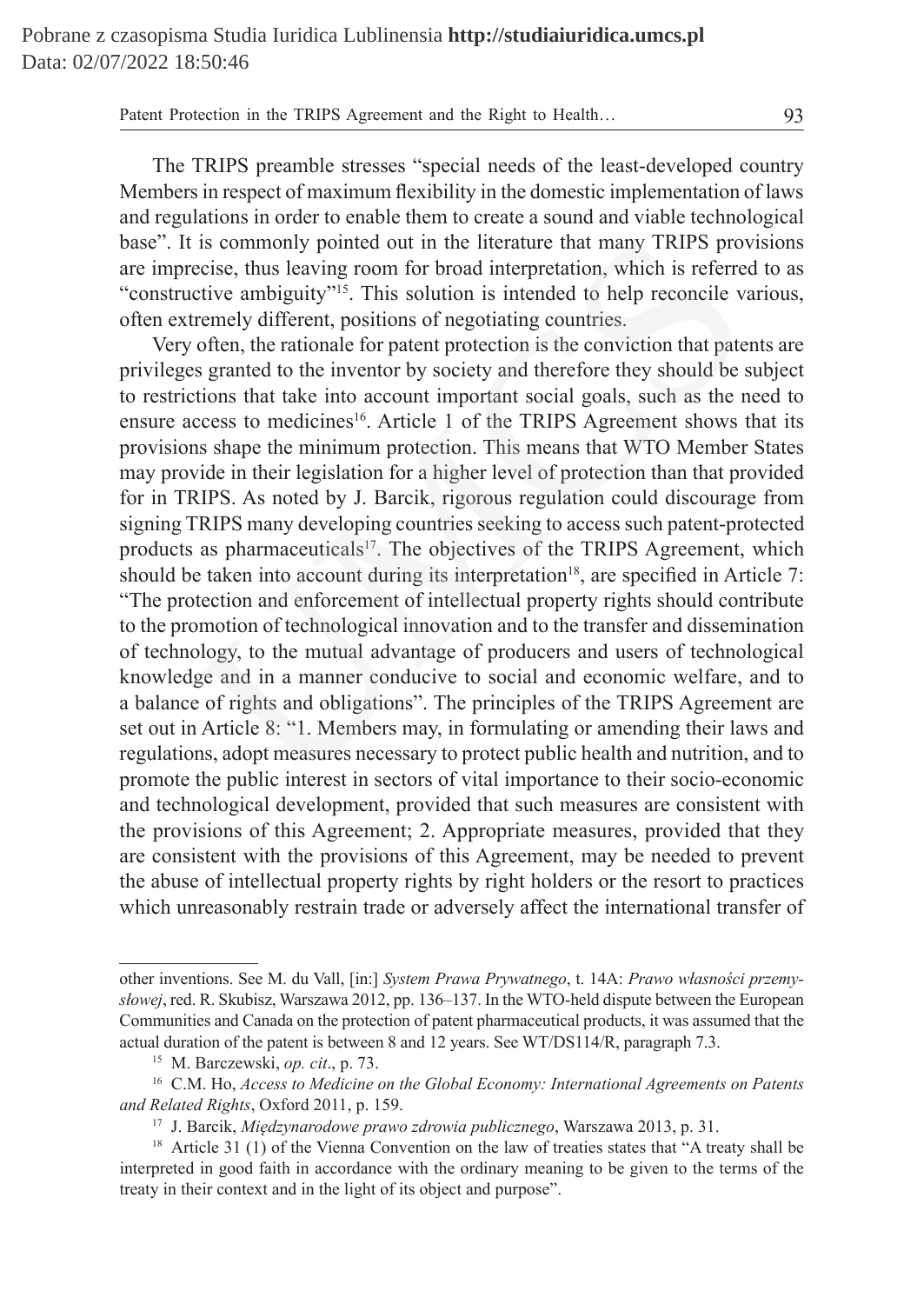technology". Therefore, the TRIPS Agreement strives to find a balance between the long-term goal of stimulating research into new inventions and the short-term goal of enabling people to use existing ones<sup>19</sup>.

Furthermore, the TRIPS Agreement provides for certain exceptions to patentability once certain strict conditions are met. These include voluntary licensing, compulsory licensing and the so-called Bolar amendment. Article 27 (2) allows members to exclude from patentability inventions, the prevention within their territory of the commercial exploitation of which is necessary to protect ordre public or morality, including to protect human, animal or plant life or health or to avoid serious prejudice to the environment. The condition for such an exclusion is that it is not made merely because the exploitation is prohibited by their law. Voluntary licenses allow the production of generic drugs in accordance with patent law. Pursuant to Article 28 of the TRIPS Agreement, "Patent owners shall also have the right to assign, or transfer by succession, the patent and to conclude licensing contracts". It is worth pointing out, however, that the granting of a voluntary license depends solely on the goodwill of the patent owner. nermore, the TRIPS Agreement provides for certain exceptions to joince certain strict conditions are met. These include voluntary lice ory licensing and the so-called Bolar amendment. Article 27 (2) to exclude from patenta

On the other hand, Articles 30 and 31 of the TRIPS Agreement govern the possibility of excluding rights that are already protected by a patent. The first of them states that Members may provide limited exceptions to the exclusive rights conferred by a patent, provided that such exceptions do not unreasonably conflict with a normal exploitation of the patent and do not unreasonably prejudice the legitimate interests of the patent owner, taking account of the legitimate interests of third parties. The literature underlines that this is a special case, the purpose of which is to encourage the undertakings to manufacture substitute products. Where medicines are protected by patents, countries may lay down rules that allow, for example, the launch of tests and the adoption of decisions to allow substitutes even before the end of the protection period of the medicine concerned<sup>20</sup>. This provision is often called the regulatory provision or the Bolar provision and has been maintained as compatible with the TRIPS in the WTO Panel's decision of 17 March 2000 on the assessment of the legality of the Canadian version of the Bolar exception<sup>21</sup>, which

<sup>19</sup> *WTO Agreements & Public Health. A joint study by the WHO and the WTO Secretariat*, WHO, WTO, 2002, p. 39.

<sup>20</sup> B. Ziemblicki, *op. cit*., p. 201.

<sup>&</sup>lt;sup>21</sup> Roche Products, Inc. owned a patent for the active substance flurazepam with psychotropic properties, constituting a component of a drug for the treatment of insomnia, Dalmane. One year before the patent expiry, pharmaceutical company Bolar Pharmaceutical Col., Inc. began working to be able to manufacture this drug once the patent expires. Roche then accused Bolar of infringing the Roche's patent right on the grounds that Bolar had conducted experimental research on the active substance of the patented drug. See Canada – patent protection of pharmaceutical products. Complaint by the European Communities and their Member States. Report of the Panel, WTO, Geneva 17.03.2000, WT/DS114/R.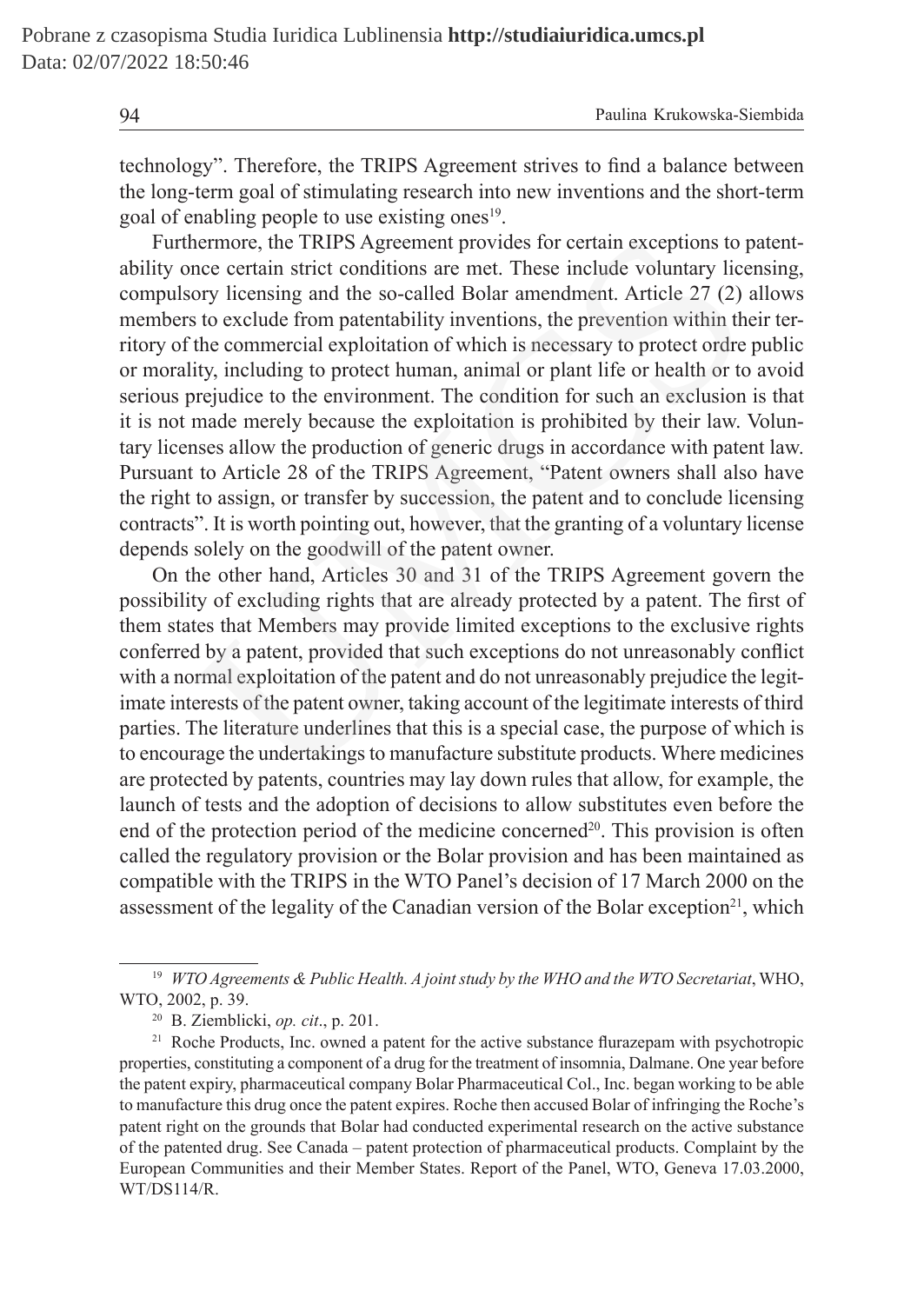Patent Protection in the TRIPS Agreement and the Right to Health… 95

allows medicinal product manufacturers to use a protected active substance for the purpose of carrying out the registration procedure of the medicine concerned and obtaining during the term of patent protection a marketing authorisation once the patent is discontinued $^{22}$ .

Article 31 of the TRIPS Agreement goes even further by introducing compulsory licences, granted without the consent of the patent owner. Where the national legislation allows for other uses of the subject matter of a patent without the authorisation of the patent right holder, such use will be permitted provided that prior efforts have been made to obtain authorisation from the right holder on reasonable commercial terms and conditions and that such efforts have not turned out to be successful within a reasonable period of time. Exceptionally, a Member State may waive this requirement in the case of a national emergency or other circumstances of extreme urgency or in cases of public non-commercial use. J. Barcik notes that the use of the expression "within a reasonable period of time" in this provision is highly vague, offering pharmaceutical corporations a lot of room for negotiation with the governments of developing countries<sup>23</sup>. At the same time, Article 31 of the TRIPS Agreement lays down several conditions that must be met cumulatively to consider such use lawful, including assessment of the legitimacy of the use based on individual merits of the case, a prior attempt to obtain authorisation from the right holder, the payment of adequate remuneration to the right holder, and the non-exclusivity and non-assignability of the use<sup>24</sup>. discontinued<sup>22</sup>.<br>
le 31 of the TRIPS Agreement goes even further by introducing c<br>
nees, granted without the consent of the patent owner. Where the n<br>
non allows for other uses of the subject matter of a patent without<br>

### ACTIONS TO IMPROVE ACCESS TO MEDICINES IN THE DOHA ROUND

It is very often argued by scholars in the field that patent protection in its current form is contrary to the right to health<sup>25</sup>. The WTO itself is attempting to improve this situation by amending existing regulations in order to make them more aimed at meeting public health needs.

On 9–13 November 2001, a Ministerial Conference took place in the capital of Qatar, Doha, during which the first round of multilateral trade negotiations at the forum of the World Trade Organisation started. The Ministerial Declaration pointed out that the main objective of the negotiation was to develop international trade

<sup>22</sup> A. Sztoldman, *Korzystanie z chronionego wynalazku w celu rejestracji produktu leczniczego*, Warszawa 2018, p. 26 ff.

<sup>23</sup> J. Barcik, *op. cit*., p. 32.

<sup>24</sup> B. Ziemblicki, *op. cit*., p. 201.

<sup>25</sup> See P. Cullet, *Patents Bill, TRIPS and right to health*, "Economic and Political Weekly" 2001, October 27, pp. 4029–4051; C. Feng-Wu, *Raising the right to health concerns within the framework of international intellectual property law*, "Asian Journal of WTO & International Health Law and Policy" 2010, Vol. 5, pp. 141–205.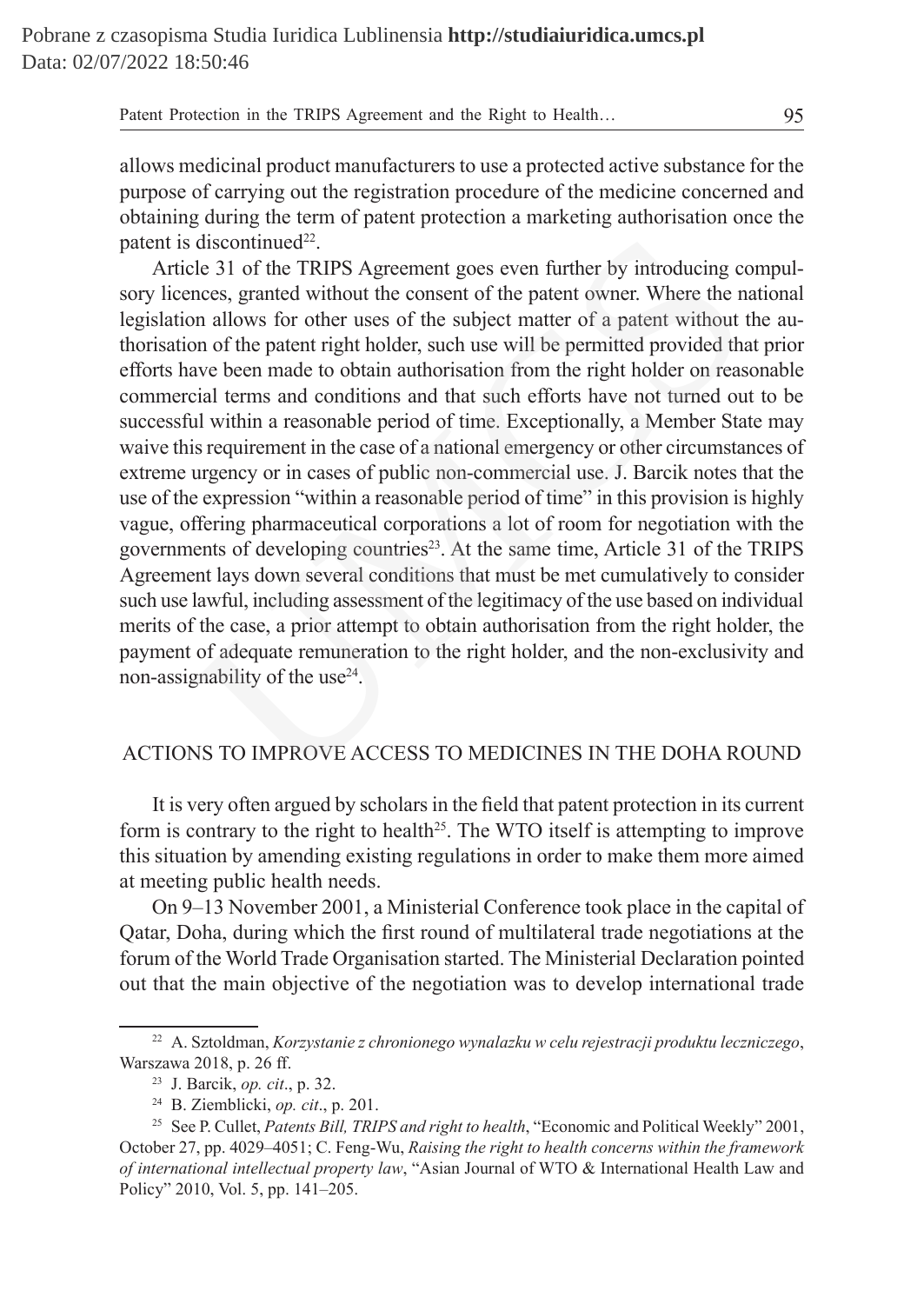rules that take greater account than before of the interests of developing countries, thereby allowing for a wider integration of this group of countries into the WTO multilateral trade system<sup>26</sup>.

The particular importance of public health issues in the Doha Development Round was underlined by the separate Declaration on the TRIPS Agreement and Public Health. During the meeting of the TRIPS Council held in April 2001, the Zimbabwean representatives highlighted the problem of access to low-cost medicines and the lack of clear guidelines on how to interpret and apply TRIPS provisions. In June 2001, another meeting of the TRIPS Council was held, which, as emphasized by K. Gamharter, was the first meeting in an international trade forum to formally address the discussion on access to medicinal products $2^7$ .

On 14 November 2001, during the fourth WTO Ministerial Conference, the text of the Declaration on the TRIPS Agreement and Public Health (the Doha Declaration)<sup>28</sup> was adopted unanimously. Paragraph 1 thereof underlines that the parties "recognize the gravity of the public health problems afflicting many developing and least-developed countries, especially those resulting from HIV/AIDS, tuberculosis, malaria and other epidemics". The declaration confirms "the need for the WTO Agreement on Trade-Related Aspects of Intellectual Property Rights (TRIPS Agreement) to be part of the wider national and international action to address these problems" (paragraph 2) and "recognize that intellectual property protection is important for the development of new medicines" (paragraph 3). Therefore, WTO members, while maintaining their obligations under the TRIPS Agreement, have the right to: a) apply customary rules of interpretation to TRIPS; b) independently grant compulsory licenses and set out the rules for granting them; c) determine emergency situations independently, while HIV/AIDS, malaria or tuberculosis can represent such situations; d) independently determine the rules for exhaustion of patentability of products<sup>29</sup>. Finally, WTO members confirmed the commitment of developed countries to promoting and supporting technology transfer to the poorest countries. One should agree with B. Ziemblicki that the declaration shows not only the WTO's awareness of the problem of the relationship between intellectual property law and human rights, but also particular possible solutions and difficulties in their implementation<sup>30</sup>. particular importance of public health issues in the Doha Develo<br>as underlined by the separate Declaration on the TRIPS Agreeme<br>fealth. During the meeting of the TRIPS Council held in April 20<br>wean representatives highligh

The Declaration on the TRIPS Agreement and Public Health became the point of departure for further actions of the TRIPS Council to find a solution to the prob-

<sup>26</sup> M. Grącik-Zajączkowska, *Unia Europejska i Stany Zjednoczone w Światowej Organizacji Handlu*, Warszawa 2010, pp. 243–245.

<sup>27</sup> K. Gamharter, *Access to Affordable Medicines: Developing Responses under the TRIPS Agreement and EC Law*, Berlin–Heidelberg 2004, p. 125.

<sup>&</sup>lt;sup>28</sup> WTO, Declaration on the TRIPS Agreement and Public Health, WT/MIN(01)/DEC/2.

<sup>29</sup> *Ibidem*, § 5.

<sup>30</sup> B. Ziemblicki, *op. cit*., p. 205.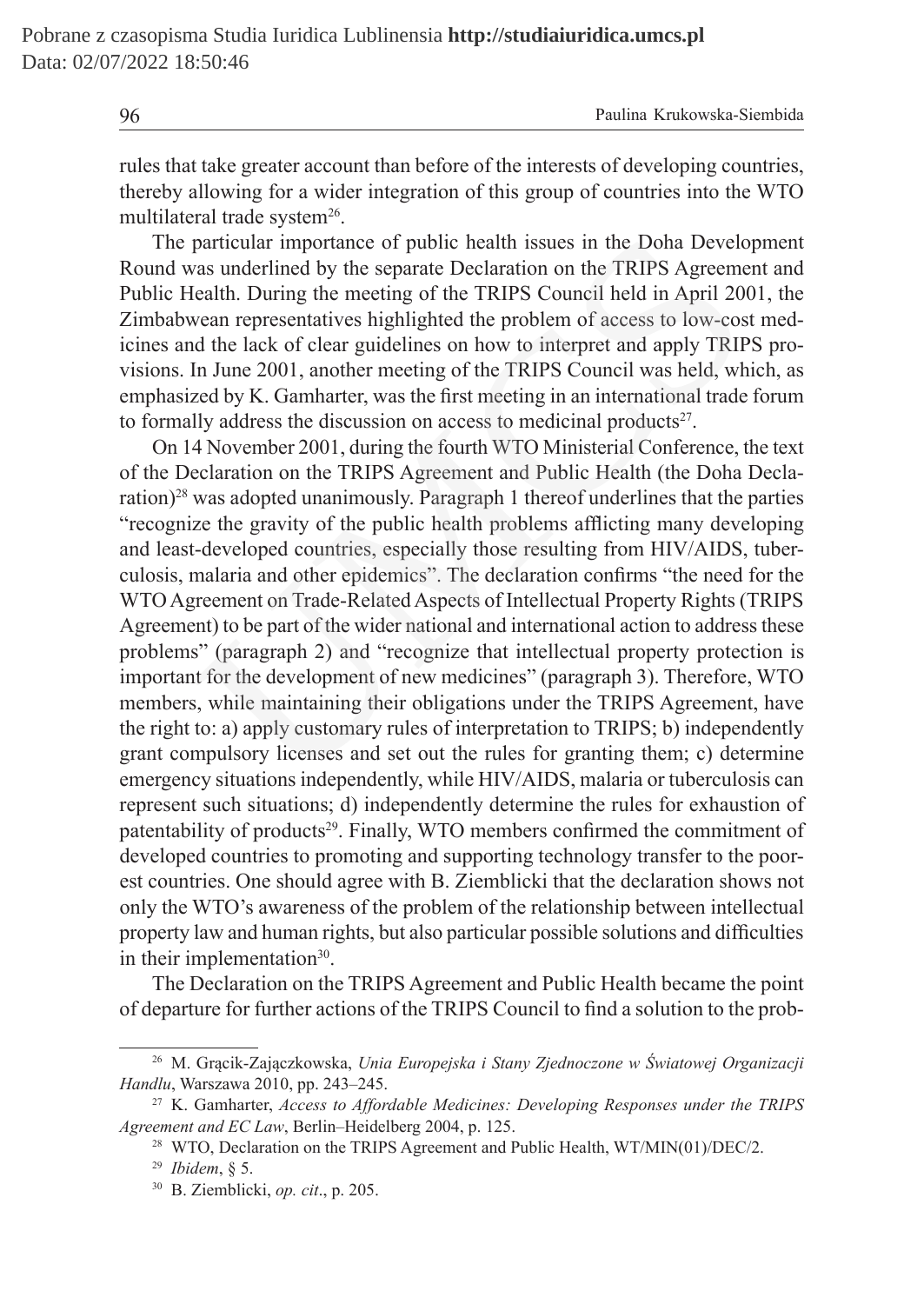Patent Protection in the TRIPS Agreement and the Right to Health… 97

the WTO General Council issued a decision on the implementation of paragraph 6 of the Doha Declaration<sup>32</sup>. This decision, also known as "the waiver decision"<sup>33</sup>, provided for a waiver of the obligation to comply with Article 31 (f) the TRIPS Agreement, which allows authorisation to use the subject matter of a patent without the consent of the right holder only if issued for the purpose of supplying the internal market of a Member State.

The second decision was adopted by the WTO General Council on 6 December  $2005$  and submitted to the members for approval<sup>34</sup>. The protocol is an amendment to the TRIPS Agreement. This is the first multilateral treaty amendment agreed by WTO members since the entry into force of the WTO Agreement in 1995. The purpose of this regulation is to permanently incorporate in the TRIPS Agreement additional possibilities to grant compulsory licenses for the export of medicines. As a result, a company who is not the owner of a patent will be able to manufacture and sell substitutes of medicines covered by patent protection where a situation of a threat to public health occurs in an importing country. I for a waiver of the obligation to comply with Article 31 (f) the<br>ent, which allows authorisation to use the subject matter of a paten<br>onsent of the right holder only if issued for the purpose of supplyi<br>market of a Memb

The system became a permanent part of the Agreement on 23 January 2017, following the acceptance of the Protocol by two-thirds of the members<sup>35</sup>. So far, the mechanism established under the WTO Decision of 30 August 2003 and the Protocol to the TRIPS Agreement was used only once in 2007 by the Canadian company Apotex, the entity responsible for patents for the production of the generic drug TriAvir used in the treatment of AIDS. The company has agreed to supply to Rwanda a total of 260,000 packages at the production price.

One should point to yet another problem with the protection of intellectual property, namely, as statistics show, research in the pharmaceutical sector mainly involves diseases the treatment of which gives the greatest profits, i.e. diseases most occurring in rich countries<sup>36</sup>. This means that in the event of certain diseases,

<sup>36</sup> According to the Commission of Intellectual Property Rights, less than 5% of the total money allocated globally to research and development of new drugs is spent on diseases affecting developing

<sup>31</sup> A. Wróbel, *op. cit*., p. 86.

<sup>&</sup>lt;sup>32</sup> Implementation of paragraph 6 of the Doha Declaration on the TRIPS Agreement and public health, Decision of the General Council of 30 August 2003, General Council, WT/L/540 and Corr. 1, www.wto.org/english/tratop\_e/trips\_e/implem\_para6\_e.htm [access: 23.10.2019].

<sup>33</sup> J. Barcik, *op. cit*., p. 35.

<sup>&</sup>lt;sup>34</sup> Amendment of the TRIPS Agreement, 6 December 2005. The amendment consists in inserting Article 31bis following Article 31.

<sup>&</sup>lt;sup>35</sup> According to the WTO Agreement, a Member formally accepts the Protocol by depositing what is referred to as an instrument of acceptance for the Protocol with the Director General of the WTO. Members who have not yet done so, may accept the Protocol until 31 December 2019 or such later date as may be decided by the Ministerial Conference. See: *How to accept the Protocol Amending the TRIPS Agreement. Background information for Members on procedures*, www.wto.org/english/ tratop\_e/trips\_e/accept\_e.htm [access: 12.10.2019].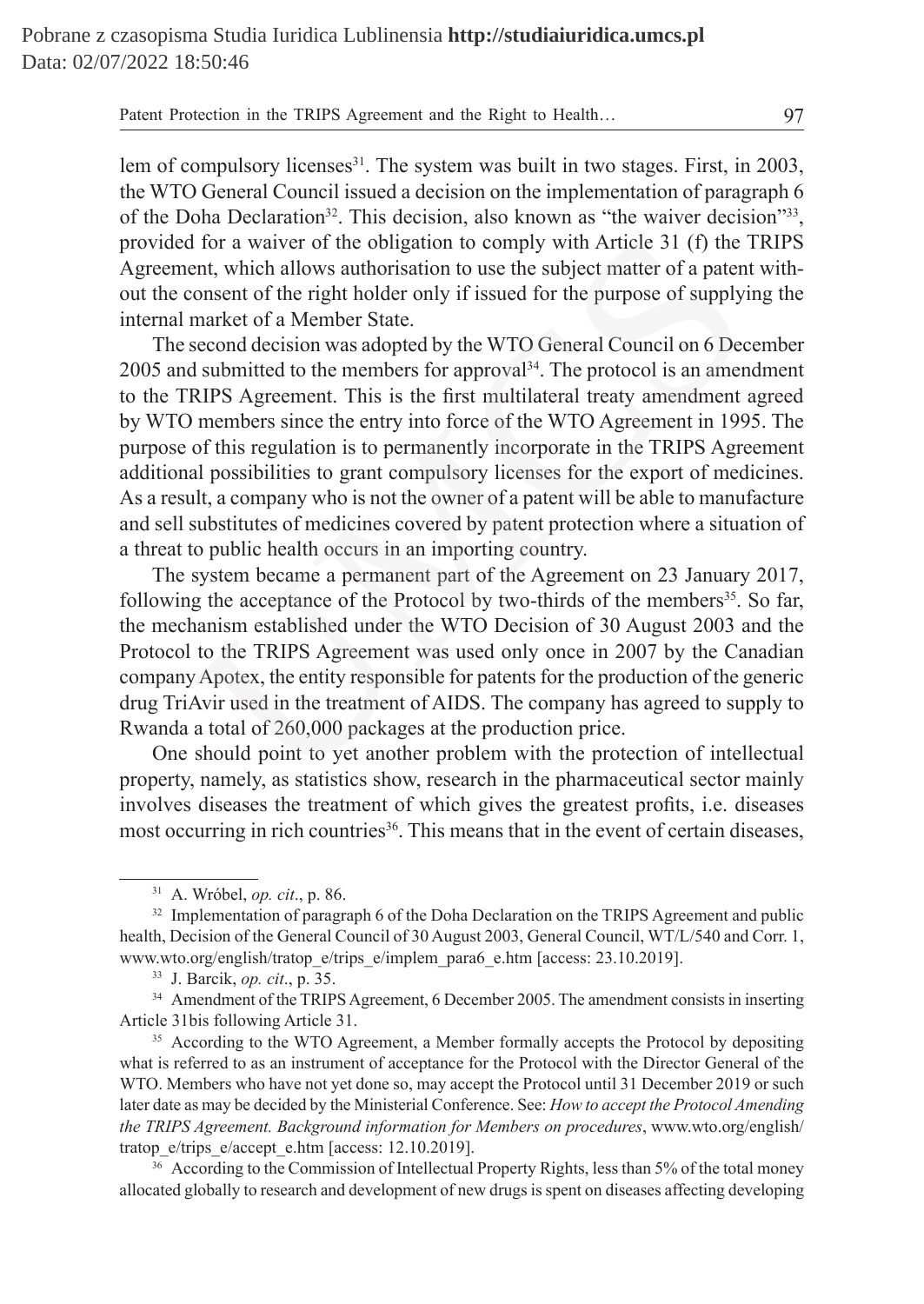other incentives for innovation should be sought than the possibility of patenting a drug<sup>37</sup>. In response, T. Pogge proposed an alternative programme of encouraging pharmaceutical research, involving countries that would contribute to the Health Impact Fund from which inventors of new pharmaceuticals are to be paid<sup>38</sup>.

### **CONCLUSION**

Despite the fact that the TRIPS Agreement seems to guarantee great flexibility, many of the issues arising from its provisions raise controversy. The TRIPS Agreement in its current form prevents poor countries from buying the best medicines. Is it possible to reconcile the interests of companies with the right of people, especially the poorest, to health?

J. Tobin points out that the right to health should be used as a tool for interpretation of the TRIPS Agreement. Consequently, where an unresolvable normative conflict arises, it is necessary to ensure that any interference of the protection of intellectual property into the right of access to medicinal products is justified, necessary and proportionate<sup>39</sup>. In addition, there are flexible and adaptive measures under the TRIPS Agreement itself, such as compulsory licences to be used by the WTO Member States to increase access to medicinal products<sup>40</sup>. <sup>2</sup>iund from which inventors of new pharmaceuticals are to be paid<sup>38</sup><br>CONCLUSION<br>CONCLUSION<br>tie the fact that the TRIPS Agreement seems to guarantee great flex<br>the issues arising from its provisions raise controversy. The

The High Commissioner's Report presents an example of the use of authorised strategies in the fight against HIV/AIDS by the Brazilian government between 1997 and 200141. The Ministry of Health of Brazil developed a treatment consisting of twelve different pharmaceuticals, seven of which were produced in Brazil and the remaining five were imported. Two of these five imported were protected with patents in Brazil. The purchase of two patented drugs consumed 36% of the price of all the twelve drugs. For this reason, the Brazilian government was looking for methods to encourage the international pharmaceutical industry to enter into negotiations on drug sales, considering the purchasing power of the market. The introduction of compulsory licence provisions allowed Brazil to obtain favourable conditions for the purchase of medicines and thus increase the availability of HIV/

countries. For more details, see P. Ranjan, *Understanding the Conflicts between the TRIPS Agreement and the Humam Right to Health*, "Journal of World Investment & Trade" 2008, Vol. 9(6), DOI: https:// doi.org/10.1163/221190008X00278, pp. 551–570.

<sup>37</sup> B. Ziemblicki, *op. cit*., p. 204.

<sup>38</sup> S. Joseph, *op. cit.*, p. 240.

<sup>39</sup> M. Barczewski, *op. cit.*, p. 204.

<sup>40</sup> See also H. Hestermeyer, *Human Rights and the WTO. The Case of Patents and Access to Medicines*, Oxford 2007.

<sup>41</sup> Report of High Commissioner "The impact of the Agreement on Trade-Related Aspects of Intellectual Property Rights on Human Rights", E/CN.4/Sub.2/2001/12.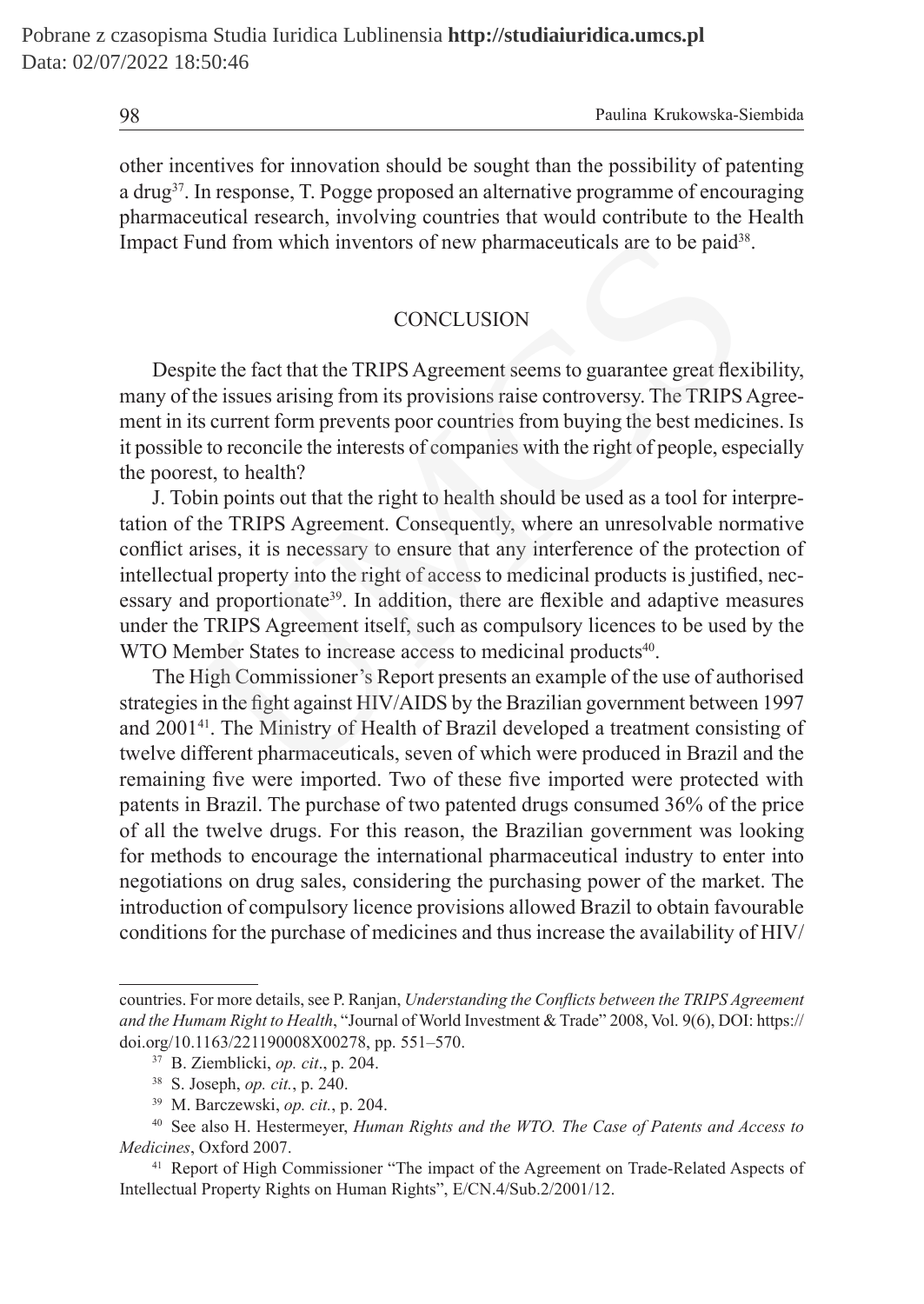Patent Protection in the TRIPS Agreement and the Right to Health… 99

AIDS drugs. Brazil's example shows that the TRIPS Agreement gives states the instruments to effectively struggle for the health of their citizens. Nonetheless, these measures play only a supportive role and do not constitute a panacea for the challenges faced by global access to medicines.

### **REFERENCES**

- Agreement on Trade-Related Aspects of Intellectual Property Rights (as amended on 23 January 2017), www.wto.org/english/docs\_e/legal\_e/31bis\_trips\_01\_e.htm [access: 12.10.2019].
- Barcik J., *Międzynarodowe prawo zdrowia publicznego*, Warszawa 2013.
- Barczewski M., *Prawa własności intelektualnej w Światowej Organizacji Handlu a dostęp do produktów leczniczych*, Warszawa 2013.

Canada – patent protection of pharmaceutical products. Complaint by the European Communities and their Member States. Report of the Panel, WTO, Geneva 17.03.2000, WT/DS114/R.

- Constitution of the World Health Organization, adopted in 1946, www.who.int/governance/eb/who\_ constitution\_en.pdf [access: 10.11.2019].
- Cullet P., *Patents Bill, TRIPS and right to health*, "Economic and Political Weekly" 2001, October 27.
- Feng-Wu C., *Raising the right to health concerns within the framework of international intellectual property law*, "Asian Journal of WTO & International Health Law and Policy" 2010, Vol. 5. es faced by global access to medicines.<br>
REFERENCES<br>
ton Trade-Related Aspects of Intellectual Property Rights (as amended on 23 Januar<br>
wto.org/english/docs\_c/legal\_e/31bis\_trips\_01\_e.htm [access: 12.10.2019].<br>
Migdzynaro
- Gamharter K., *Access to Affordable Medicines: Developing Responses under the TRIPS Agreement and EC Law*, Berlin–Heidelberg 2004.

Grącik-Zajączkowska M., *Unia Europejska i Stany Zjednoczone w Światowej Organizacji Handlu*, Warszawa 2010.

- Hestermeyer H., *Human Rights and the WTO. The Case of Patents and Access to Medicines*, Oxford 2007.
- Ho C.M., *Access to Medicine on the Global Economy: International Agreements on Patents and Related Rights*, Oxford 2011.
- *How to accept the Protocol Amending the TRIPS Agreement. Background information for Members on procedures*, www.wto.org/english/tratop\_e/trips\_e/accept\_e.htm [access: 12.10.2019].
- Hristova M.V., *Are Intellectual Property Rights Human Rights? Patent Protection and the Right to Health*, "Journal of the Patent and Trademark Office Society" 2011, Vol. 93(3).
- Human Rights and Intellectual Property Issues: Statement by the Committee on Economic, Social and Cultural Rights, 26 November 2001, ONZ E/C.12/2001/15.
- Implementation of paragraph 6 of the Doha Declaration on the TRIPS Agreement and public health, Decision of the General Council of 30 August 2003, General Council, WT/L/540 and Corr. 1, www.wto.org/english/tratop\_e/trips\_e/implem\_para6\_e.htm [access: 23.10.2019].
- International Covenant on Economic, Social and Cultural Rights, adopted and opened for signature, ratification and accession by General Assembly resolution 2200A (XXI) of 16 December 1966 entry into force 3 January 1976, in accordance with Article 27, www.ohchr.org/en/professionalinterest/pages/cescr.aspx [access: 10.11.2019].
- Joseph S., *Blame it on the WTO? A Human Rights Critique*, Oxford 2011.
- Ranjan P., *Understanding the Conflicts between the TRIPS Agreement and the Humam Right to Health*, "Journal of World Investment & Trade" 2008, Vol. 9(6),

**DOI: https://doi.org/10.1163/221190008X00278**.

Report of High Commissioner "The impact of the Agreement on Trade-Related Aspects of Intellectual Property Rights on Human Rights", E/CN.4/Sub.2/2001/12.